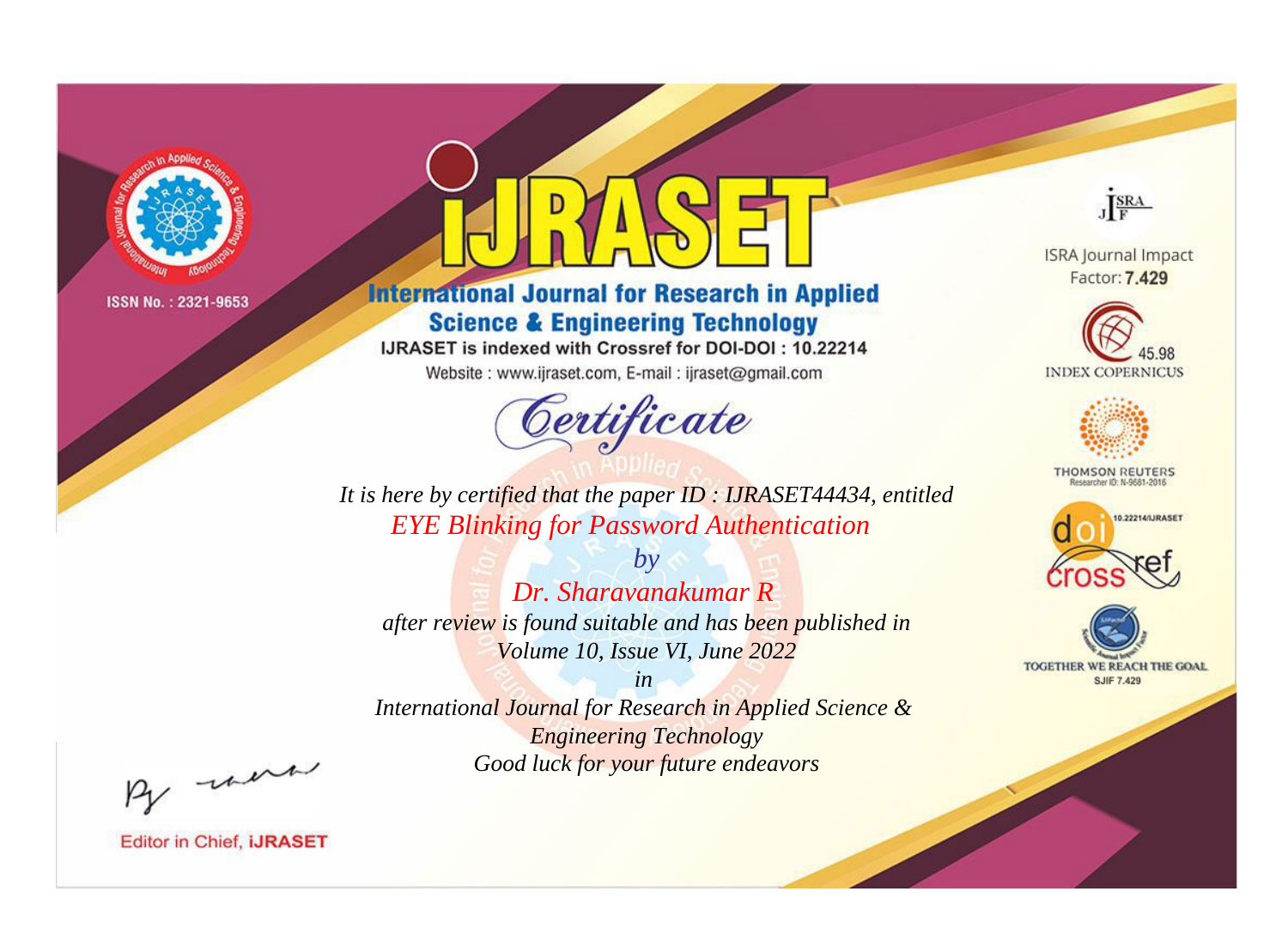

# **International Journal for Research in Applied Science & Engineering Technology**

IJRASET is indexed with Crossref for DOI-DOI: 10.22214

Website: www.ijraset.com, E-mail: ijraset@gmail.com



JERA

**ISRA Journal Impact** Factor: 7.429





**THOMSON REUTERS** 



TOGETHER WE REACH THE GOAL **SJIF 7.429** 

*It is here by certified that the paper ID : IJRASET44434, entitled EYE Blinking for Password Authentication*

*Yashaswini S after review is found suitable and has been published in Volume 10, Issue VI, June 2022*

*by*

*in* 

*International Journal for Research in Applied Science & Engineering Technology Good luck for your future endeavors*

By morn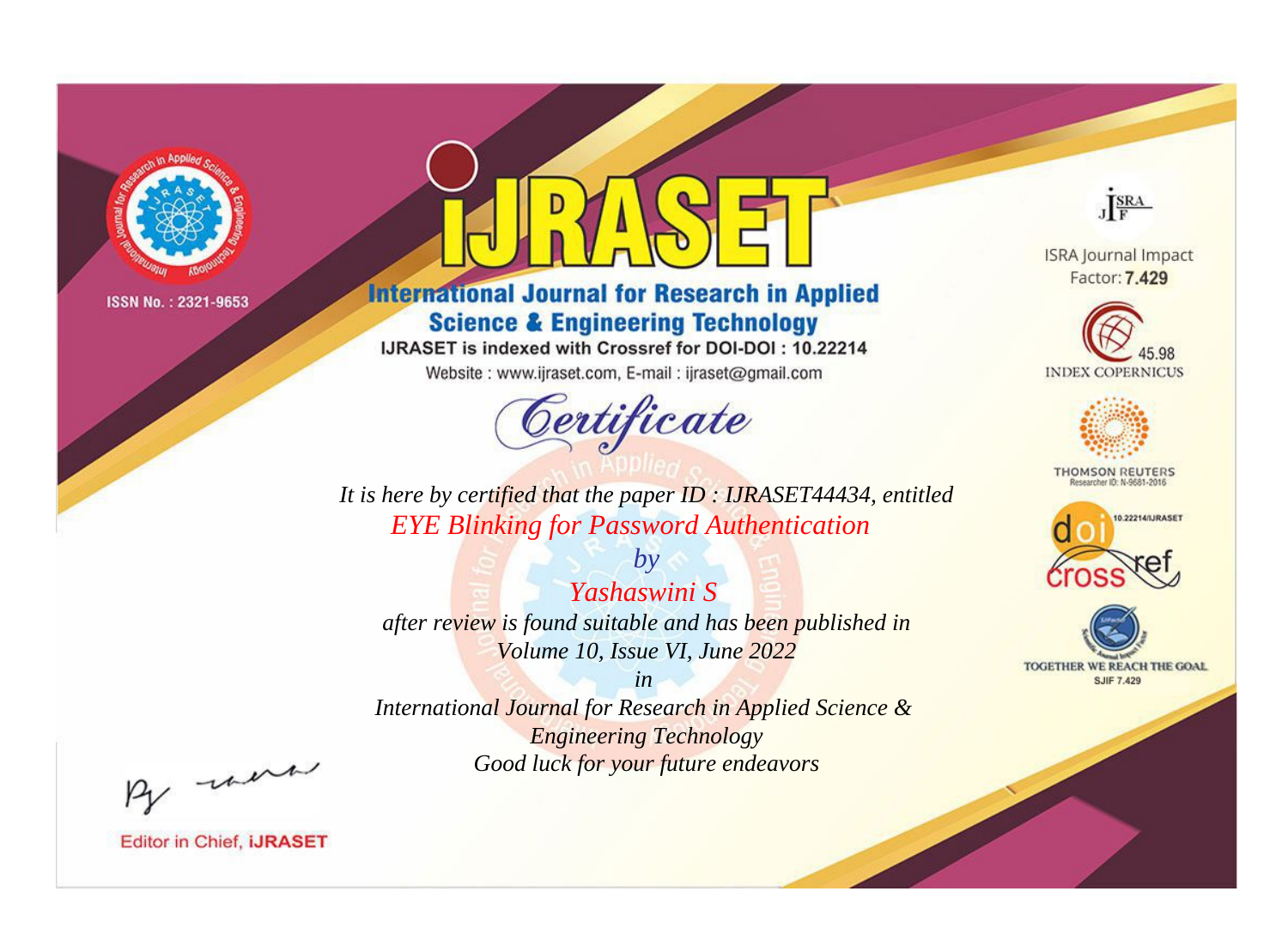

# **International Journal for Research in Applied Science & Engineering Technology**

IJRASET is indexed with Crossref for DOI-DOI: 10.22214

Website: www.ijraset.com, E-mail: ijraset@gmail.com



JERA

**ISRA Journal Impact** Factor: 7.429





**THOMSON REUTERS** 



TOGETHER WE REACH THE GOAL **SJIF 7.429** 

*It is here by certified that the paper ID : IJRASET44434, entitled EYE Blinking for Password Authentication*

*by Deepak Raj N after review is found suitable and has been published in Volume 10, Issue VI, June 2022*

*in* 

*International Journal for Research in Applied Science & Engineering Technology Good luck for your future endeavors*

By morn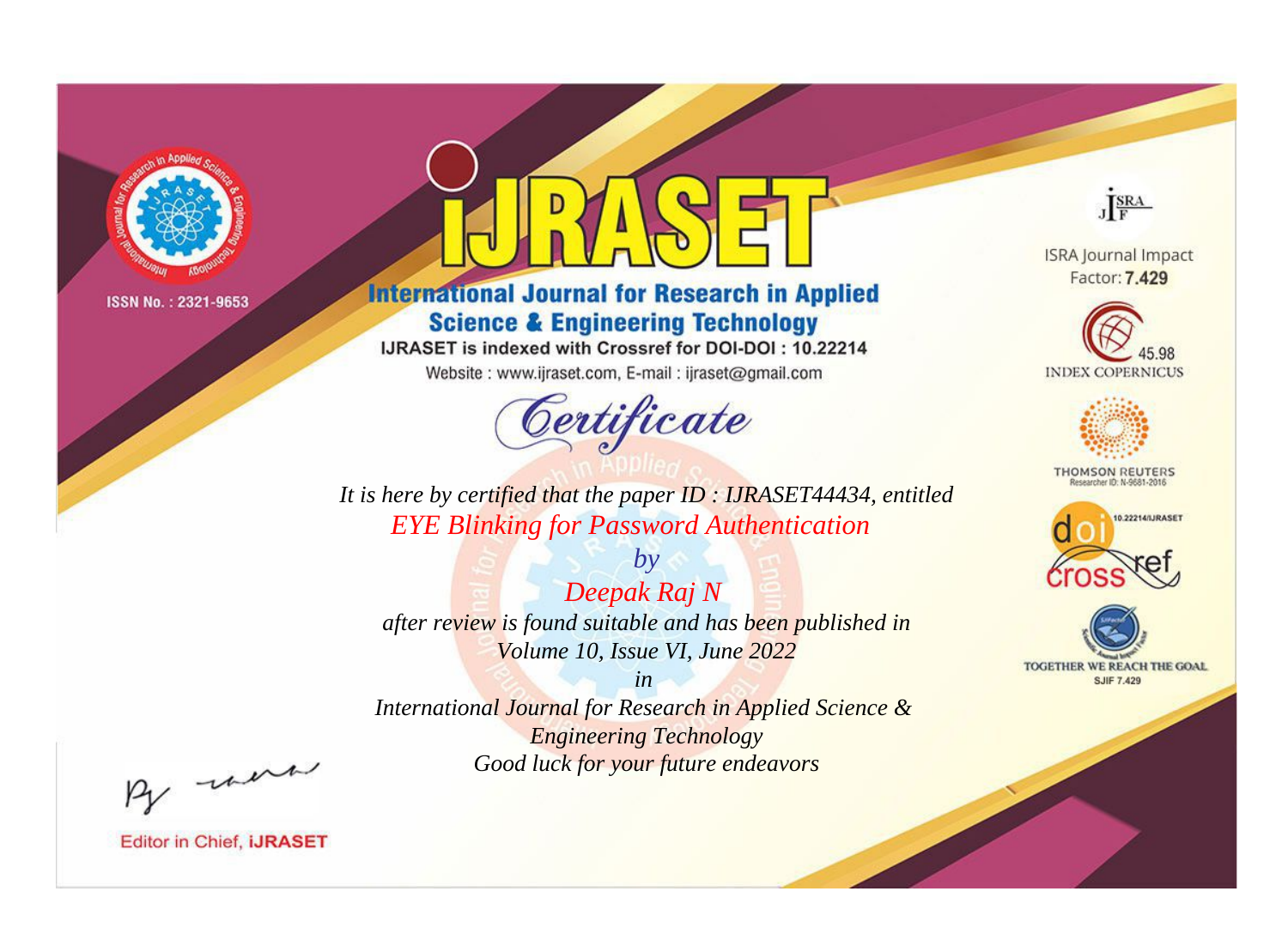

# **International Journal for Research in Applied Science & Engineering Technology**

IJRASET is indexed with Crossref for DOI-DOI: 10.22214

Website: www.ijraset.com, E-mail: ijraset@gmail.com



JERA

**ISRA Journal Impact** Factor: 7.429





**THOMSON REUTERS** 



TOGETHER WE REACH THE GOAL **SJIF 7.429** 

*It is here by certified that the paper ID : IJRASET44434, entitled EYE Blinking for Password Authentication*

*Rakshitha E S after review is found suitable and has been published in Volume 10, Issue VI, June 2022*

*by*

*in* 

*International Journal for Research in Applied Science & Engineering Technology Good luck for your future endeavors*

By morn